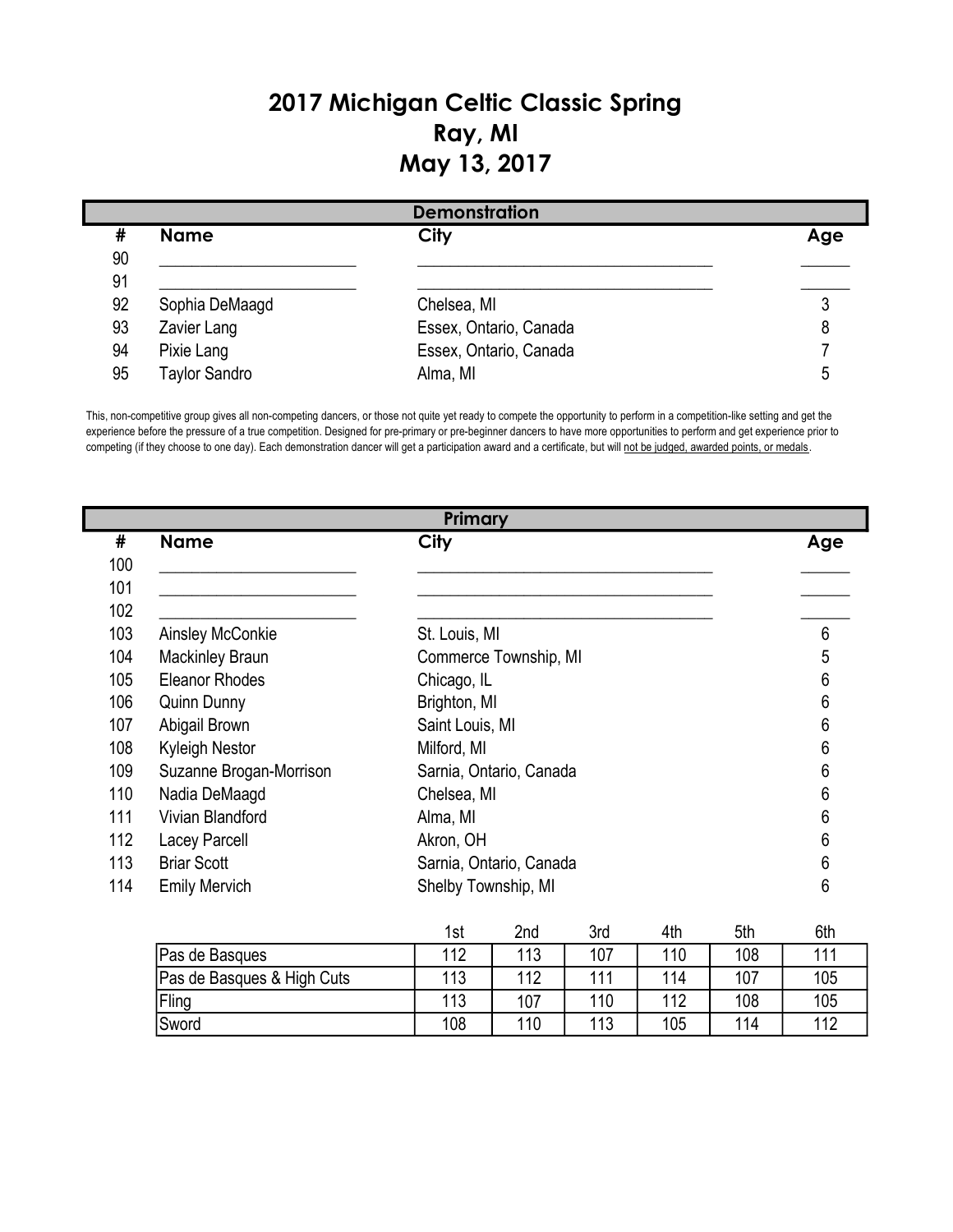|     | <b>Beginner 8 &amp; Under</b> |                            |     |  |  |  |  |
|-----|-------------------------------|----------------------------|-----|--|--|--|--|
| #   | <b>Name</b>                   | City                       | Age |  |  |  |  |
| 200 |                               |                            |     |  |  |  |  |
| 201 |                               |                            |     |  |  |  |  |
| 202 |                               |                            |     |  |  |  |  |
| 203 | Katie Lindsay                 | Ingersoll, Ontario, Canada | 8   |  |  |  |  |
| 204 | Genavieve Cox                 | Saint Louis, MI            |     |  |  |  |  |
| 205 | Keira Prong                   | London, Ontario, Canada    | 8   |  |  |  |  |
| 206 | Emma Rito                     | Beverly Hills, MI          | 8   |  |  |  |  |
| 207 | Nora Vozar                    | Ithaca, MI                 |     |  |  |  |  |
| 208 | Rochelle Lefebvre             | Sarnia, Ontario, Canada    |     |  |  |  |  |
| 209 | Elizabeth Minichello          | Medina, OH                 | 8   |  |  |  |  |
| 210 | Clara Liedke                  | Alma, MI                   |     |  |  |  |  |
| 211 | Ainsley Spillan               | Cuyahoga Falls, MI         | 6   |  |  |  |  |
| 212 | <b>Allison Sandro</b>         | Alma, MI                   |     |  |  |  |  |

|                | 1st | 2nd | 3rd | 4th | 5th | 6th |
|----------------|-----|-----|-----|-----|-----|-----|
| <b>Flora</b>   | 208 | 203 | 210 | 211 | 205 |     |
| Fling          | 207 | 208 | 212 | 203 | 204 | 210 |
| Sword          | 203 | 205 | 209 | 204 | 210 | 212 |
| Seann Triubhas | 203 | 208 | 211 | 207 | 205 | 210 |
| <b>TROPHY</b>  | 203 |     |     |     |     |     |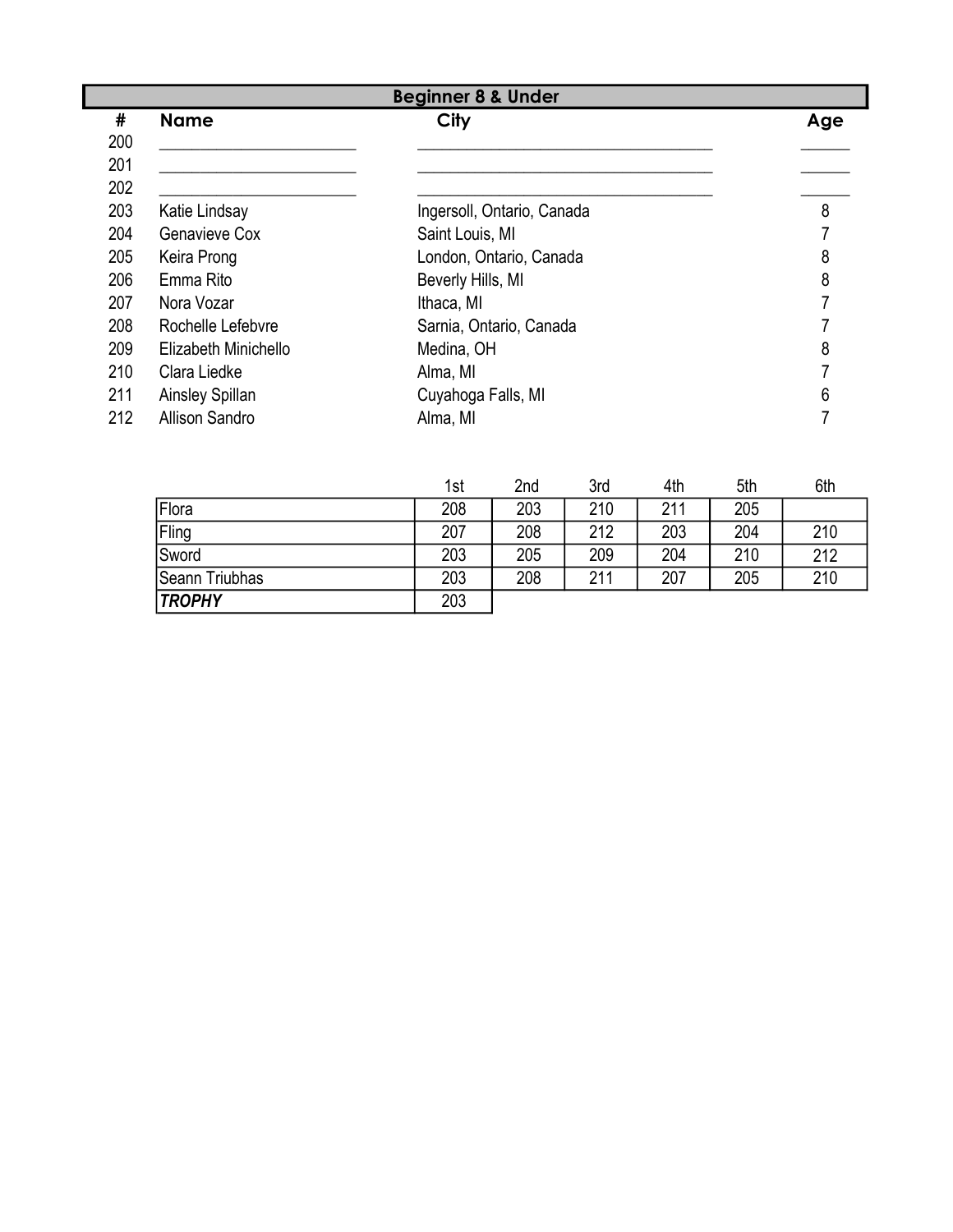| <b>Beginner 11 &amp; Under</b> |                      |                                              |     |  |  |
|--------------------------------|----------------------|----------------------------------------------|-----|--|--|
| #                              | <b>Name</b>          | City                                         | Age |  |  |
| 220                            |                      |                                              |     |  |  |
| 221                            |                      |                                              |     |  |  |
| 222                            |                      |                                              |     |  |  |
| 223                            | Liliana Verbeeren    | Clinton Township, MI                         | 10  |  |  |
| 224                            | <b>Brinna Wenzel</b> | Manchester, MI                               | 9   |  |  |
| 225                            | Ashley Sherwood      | Chelsea, MI                                  | 9   |  |  |
| 226                            | Ariel Brandon        | Hillsdale, MI                                | 10  |  |  |
| 227                            | Cecilia Costello     | Troy, MI                                     | 9   |  |  |
| 228                            | Rose Johnson         | Burton, MI                                   | 10  |  |  |
| 229                            | Isabella Murphy      | Chelsea, MI                                  | 11  |  |  |
| 230                            | Ava Freidman         | Midland, MI                                  | 11  |  |  |
| 231                            | Sofi Matsson         | Sarnia, Ontario, Canada                      | 9   |  |  |
|                                |                      | $Q = -1$<br>ALL<br>$4 - 1$<br>المده<br>E Ale | C1L |  |  |

|                | 1st | 2nd | 3rd | 4th | 5th | 6th |
|----------------|-----|-----|-----|-----|-----|-----|
| Flora          | 231 | 226 | 229 | 224 | 228 |     |
| Fling          | 223 | 226 | 227 | 231 | 225 | 228 |
| <b>Sword</b>   | 226 | 231 | 223 | 229 | 225 | 224 |
| Seann Triubhas | 226 | 227 | 231 | 223 | 229 | 225 |
| <b>TROPHY</b>  | 226 |     |     |     |     |     |

|     | <b>Beginner 12 &amp; Over</b> |                          |     |  |  |  |  |
|-----|-------------------------------|--------------------------|-----|--|--|--|--|
| #   | <b>Name</b>                   | City                     | Age |  |  |  |  |
| 240 |                               |                          |     |  |  |  |  |
| 241 |                               |                          |     |  |  |  |  |
| 242 |                               |                          |     |  |  |  |  |
| 243 | Kensie Lacroix                | Sarnia, Ontario, Canada  | 12  |  |  |  |  |
| 244 | <b>Charlotte Sellner</b>      | Chatham, Ontario, Canada | 12  |  |  |  |  |
| 245 | <b>Melody Stone</b>           | Chelsea, MI              | 13  |  |  |  |  |
| 246 | Miranda Brandon               | Hillsdale, MI            | 13  |  |  |  |  |
| 247 | Callaghan McCarthy            | Essex, Ontario, Canada   | 14  |  |  |  |  |
| 248 | <b>Charity Kelemen</b>        | Hillsdale, MI            | 14  |  |  |  |  |
| 249 | Alexandria Poosch             | Oxford, MI               | 12  |  |  |  |  |
| 250 | <b>Bailey Graham</b>          | Jonesville, MI           | 14  |  |  |  |  |

|                       | 1st | 2nd | 3rd | 4th | 5th | 6th |
|-----------------------|-----|-----|-----|-----|-----|-----|
| Flora                 | 243 | 250 | 245 | 248 | 244 |     |
| Fling                 | 243 | 245 | 244 | 250 | 248 | 246 |
| Sword                 | 243 | 246 | 248 | 250 |     |     |
| <b>Seann Triubhas</b> | 243 | 250 | 248 | 245 | 246 | 244 |
| <b>TROPHY</b>         | 243 |     |     |     |     |     |

Most Promising Beginner 209, Elizabeth Minichello, Medina OH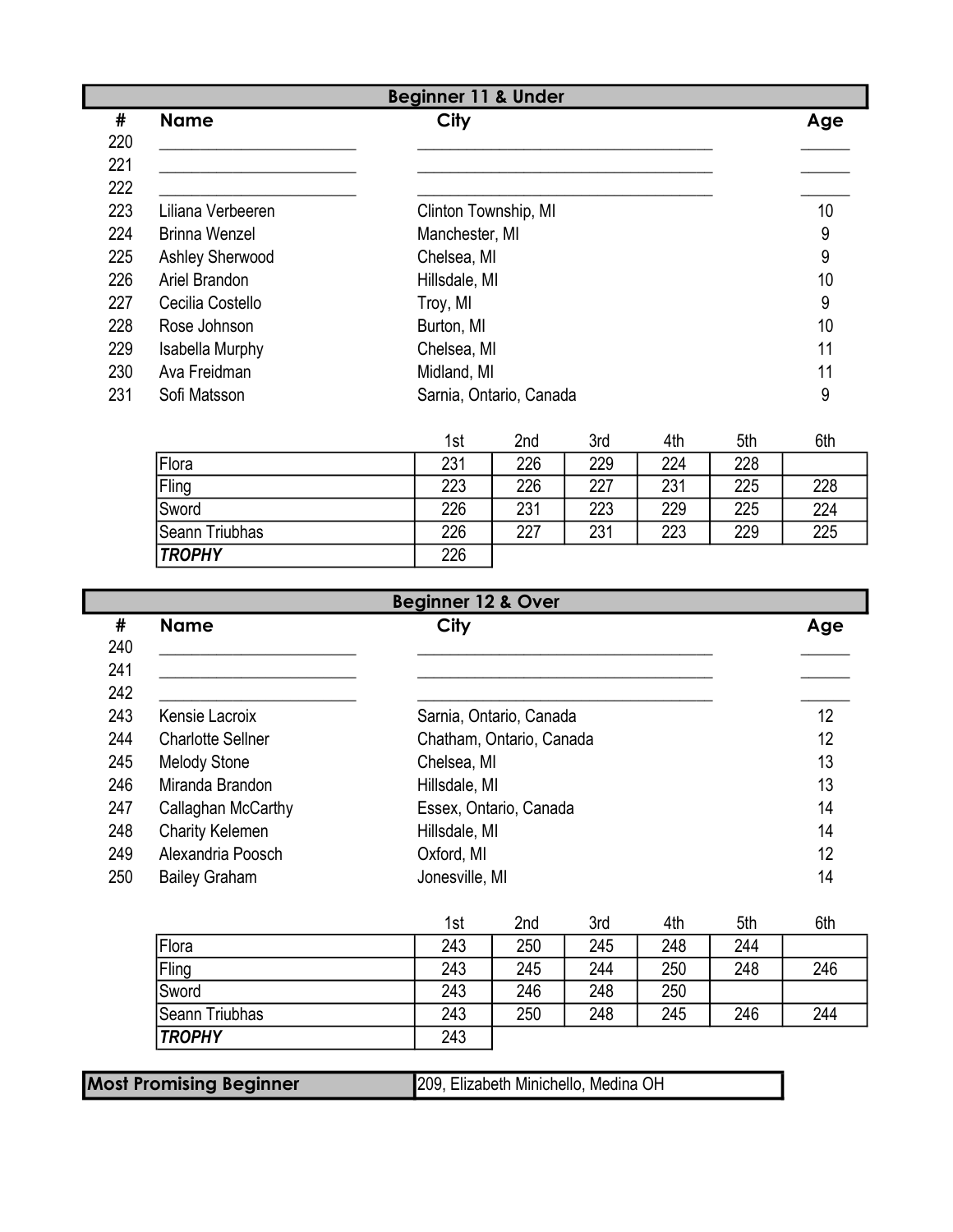|     | <b>Novice</b>       |                                 |                 |  |  |  |  |
|-----|---------------------|---------------------------------|-----------------|--|--|--|--|
| #   | <b>Name</b>         | City                            | Age             |  |  |  |  |
| 300 |                     |                                 |                 |  |  |  |  |
| 301 |                     |                                 |                 |  |  |  |  |
| 302 | Madeleyn Seckel     | Madison Heights, MI             | 10 <sup>°</sup> |  |  |  |  |
| 303 | Silvia Dix          | Birmingham, MI                  | 12              |  |  |  |  |
| 304 | Nysha Ghelani       | Haslett, MI                     | 8               |  |  |  |  |
| 305 | Alyssa Redmann      | Milford, MI                     | 8               |  |  |  |  |
| 306 | <b>Ivy David</b>    | Ferndale, MI                    | 9               |  |  |  |  |
| 307 | Ava Duerr           | Plymouth, MI                    | 9               |  |  |  |  |
| 308 | Denali Pomerville   | Haslett, MI                     | 10              |  |  |  |  |
| 309 | Eden Friedman       | Midland, MI                     | 12              |  |  |  |  |
| 310 | Jenna Charlton      | Bright's Grove, Ontario, Canada | 10              |  |  |  |  |
| 311 | Brayden Liedke      | Alma, MI                        | 10              |  |  |  |  |
| 312 | Piper Johnson       | West Bloomfield, MI             | 8               |  |  |  |  |
| 313 | Magdalene Callender | Lansing, MI                     | 11              |  |  |  |  |

|                       | 1st | 2nd | 3rd | 4th | 5th | 6th |
|-----------------------|-----|-----|-----|-----|-----|-----|
| Flora                 | 307 | 305 | 310 | 311 | 303 | 306 |
| Fling                 | 310 | 305 | 307 | 304 | 308 | 311 |
| <b>Sword</b>          | 310 | 307 | 303 | 311 | 313 | 304 |
| <b>Seann Triubhas</b> | 310 | 307 | 311 | 305 | 303 | 313 |
| <b>TROPHY</b>         | 310 |     |     |     |     |     |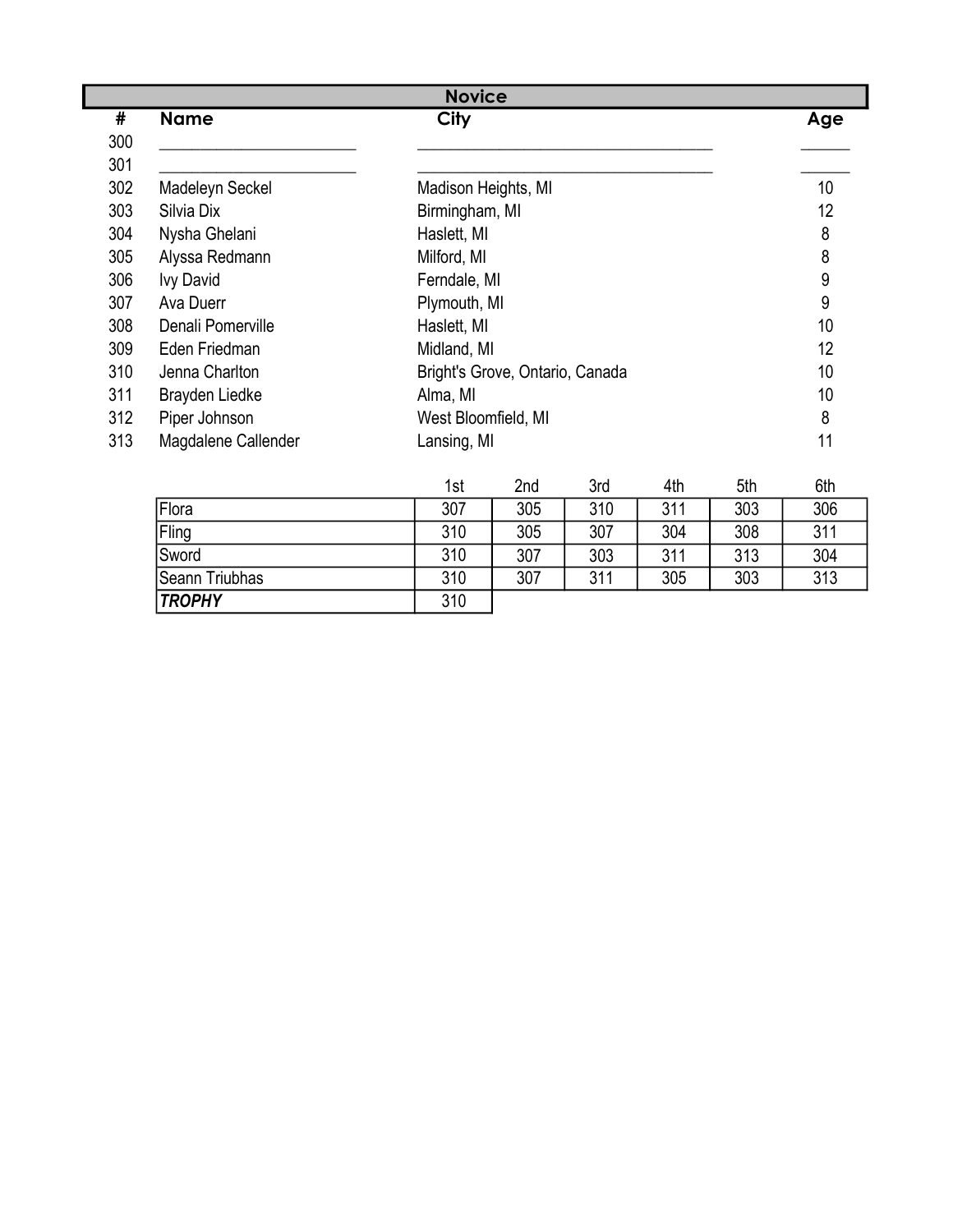|     | <b>Intermediate</b>  |                  |                            |     |     |     |     |  |
|-----|----------------------|------------------|----------------------------|-----|-----|-----|-----|--|
| #   | <b>Name</b>          | City             |                            |     |     |     | Age |  |
| 400 |                      |                  |                            |     |     |     |     |  |
| 401 |                      |                  |                            |     |     |     |     |  |
| 402 |                      |                  |                            |     |     |     |     |  |
| 403 | Alexa Wilcox         |                  | Cambridge, Ontario, Canada |     |     |     |     |  |
| 404 | Anna Catenacci       |                  | Macomb, MI                 |     |     |     |     |  |
| 405 | Scarlett Arnold      | Bay City, MI     |                            |     |     |     | 10  |  |
| 406 | Morgan McMaster      |                  | Paris, Ontario, Canada     |     |     |     | 14  |  |
| 407 | Ava Byrne            | Novi, MI         |                            |     |     |     | 12  |  |
| 408 | Jamieson MacNeil     |                  | Ruthven, Ontario, Canada   |     |     |     | 8   |  |
| 409 | Gillean Grace Lobeck |                  | Saint Clair, MI            |     |     |     |     |  |
| 410 | Arwen Crosby         | Grand Rapids, MI |                            |     | 12  |     |     |  |
|     |                      | 1st              | 2nd                        | 3rd | 4th | 5th | 6th |  |

|                              | וטו | ZHU | υıu | 4u i | JUL | vui |
|------------------------------|-----|-----|-----|------|-----|-----|
| Fling                        | 407 | 406 | 409 | 403  | 410 |     |
| Sword                        | 406 | 407 | 409 |      |     |     |
| Seann Triubhas               | 406 | 409 | 407 | 403  | 410 | 404 |
| Strathspey and Highland Reel | 409 | 404 | 410 | 406  | 407 | 403 |
| <b>TROPHY</b>                | 406 |     |     |      |     |     |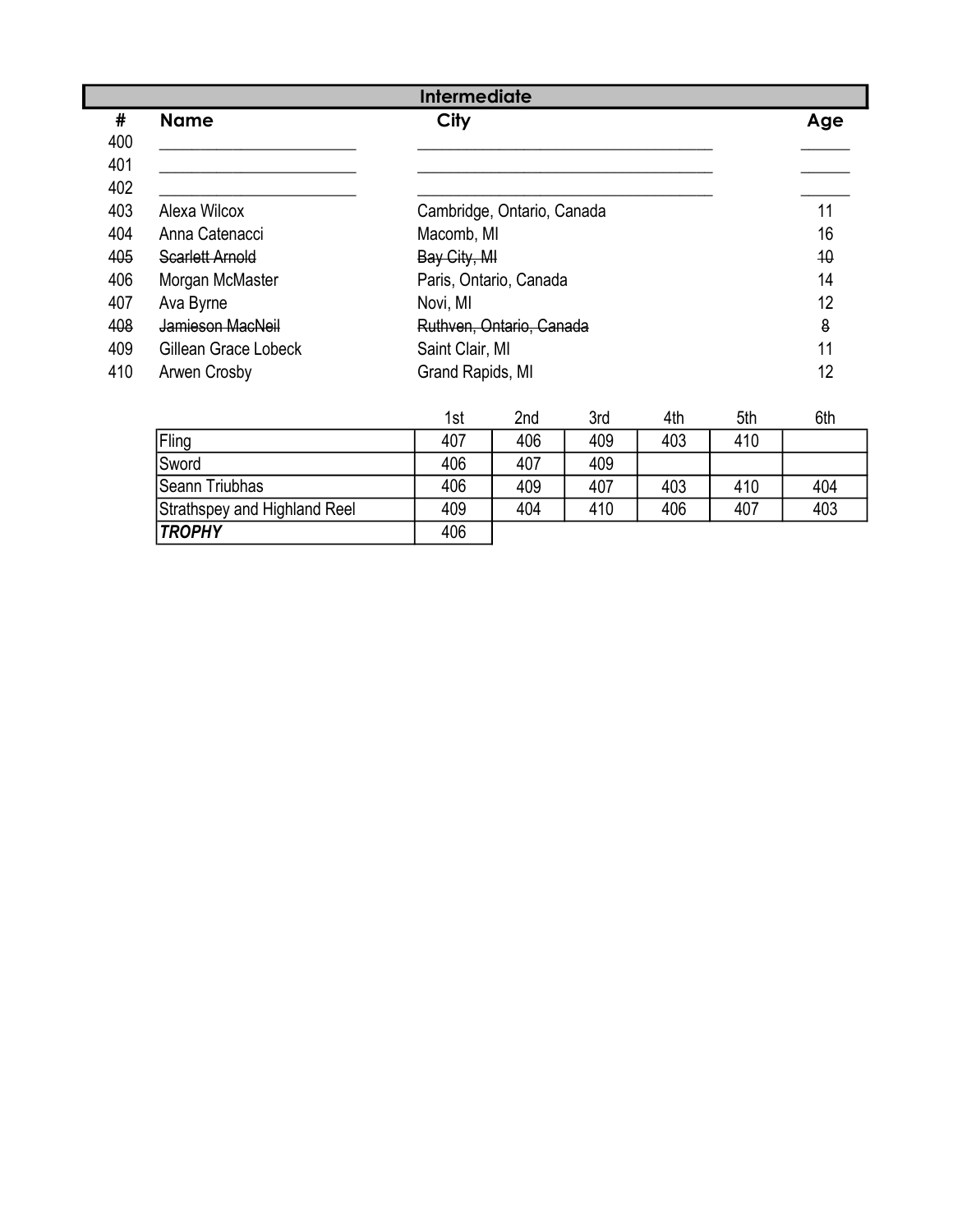|     | <b>Premier 11 &amp; Under</b> |                      |     |  |  |  |
|-----|-------------------------------|----------------------|-----|--|--|--|
| #   | <b>Name</b>                   | City                 | Age |  |  |  |
| 500 |                               |                      |     |  |  |  |
| 501 |                               |                      |     |  |  |  |
| 502 |                               |                      |     |  |  |  |
| 503 | Miranda Stefanko              | Holly, MI            | 11  |  |  |  |
| 504 | McKia Davison                 | Alma, MI             | 10  |  |  |  |
| 505 | Kaylee MacKinnon              | Cincinnati, OH       | 11  |  |  |  |
| 506 | Cayla Barr-Colby              | Shelby Township, MI  | 11  |  |  |  |
| 507 | Abigail McCollum              | Deerton, MI          | 11  |  |  |  |
| 508 | Isabella Haffner              | Sterling Heights, MI | 10  |  |  |  |
| 509 | Quinn Goldie                  | Grand Blanc, MI      | 9   |  |  |  |
| 510 | <b>Ashlynn MacKinnon</b>      | Cincinnati, OH       | 11  |  |  |  |
| 511 | <b>Claire VanSteenkiste</b>   | Ray, MI              | 8   |  |  |  |
| 512 | Sophia Cummings               | White Lake, MI       | 9   |  |  |  |

|                              | 1st | 2nd | 3rd | 4th | 5th      | 6th |
|------------------------------|-----|-----|-----|-----|----------|-----|
| Fling                        | 507 | 511 | 506 | 503 | 512, 504 |     |
| Sword                        | 509 | 507 | 511 | 506 | 503      | 508 |
| Seann Triubhas               | 509 | 511 | 506 | 512 | 507      | 504 |
| Strathspey and Highland Reel | 506 | 507 | 511 | 503 | 504      | 508 |
| <b>TROPHY</b>                | 507 |     |     |     |          |     |

| <b>Premier 14 &amp; Under</b> |                         |                            |     |  |  |
|-------------------------------|-------------------------|----------------------------|-----|--|--|
| #                             | <b>Name</b>             | City                       | Age |  |  |
| 520                           |                         |                            |     |  |  |
| 521                           |                         |                            |     |  |  |
| 522                           |                         |                            |     |  |  |
| 523                           | <b>Rachel Silvestro</b> | Cambridge, Ontario, Canada | 12  |  |  |
| 524                           | Ainsley LeBlanc         | Brunner, Ontario, Canada   | 14  |  |  |
| 525                           | Liliane Aittama         | South Lyon, MI             | 12  |  |  |
| 526                           | Emilia Gruenhagen       | Westland, MI               | 13  |  |  |
| 527                           | Morgan Aittama          | South Lyon, MI             | 14  |  |  |
| 528                           | Lauren Ballard          | Cincinnati, OH             | 14  |  |  |
| 529                           | Adeline Byrne           | Novi, MI                   | 13  |  |  |
| 530                           | <b>Breagh MacKinnon</b> | Cincinnati, OH             | 13  |  |  |

|                              | 1st | 2 <sub>nd</sub> | 3rd | 4th | 5th | 6th |
|------------------------------|-----|-----------------|-----|-----|-----|-----|
| Fling                        | 528 | 526             | 525 | 524 | 529 | 527 |
| Sword                        | 529 | 525             | 528 | 526 | 527 | 523 |
| Seann Triubhas               | 525 | 529             | 526 | 528 | 527 | 524 |
| Strathspey and Highland Reel | 525 | 526             | 528 | 529 | 527 | 524 |
| <b>TROPHY</b>                | 525 |                 |     |     |     |     |